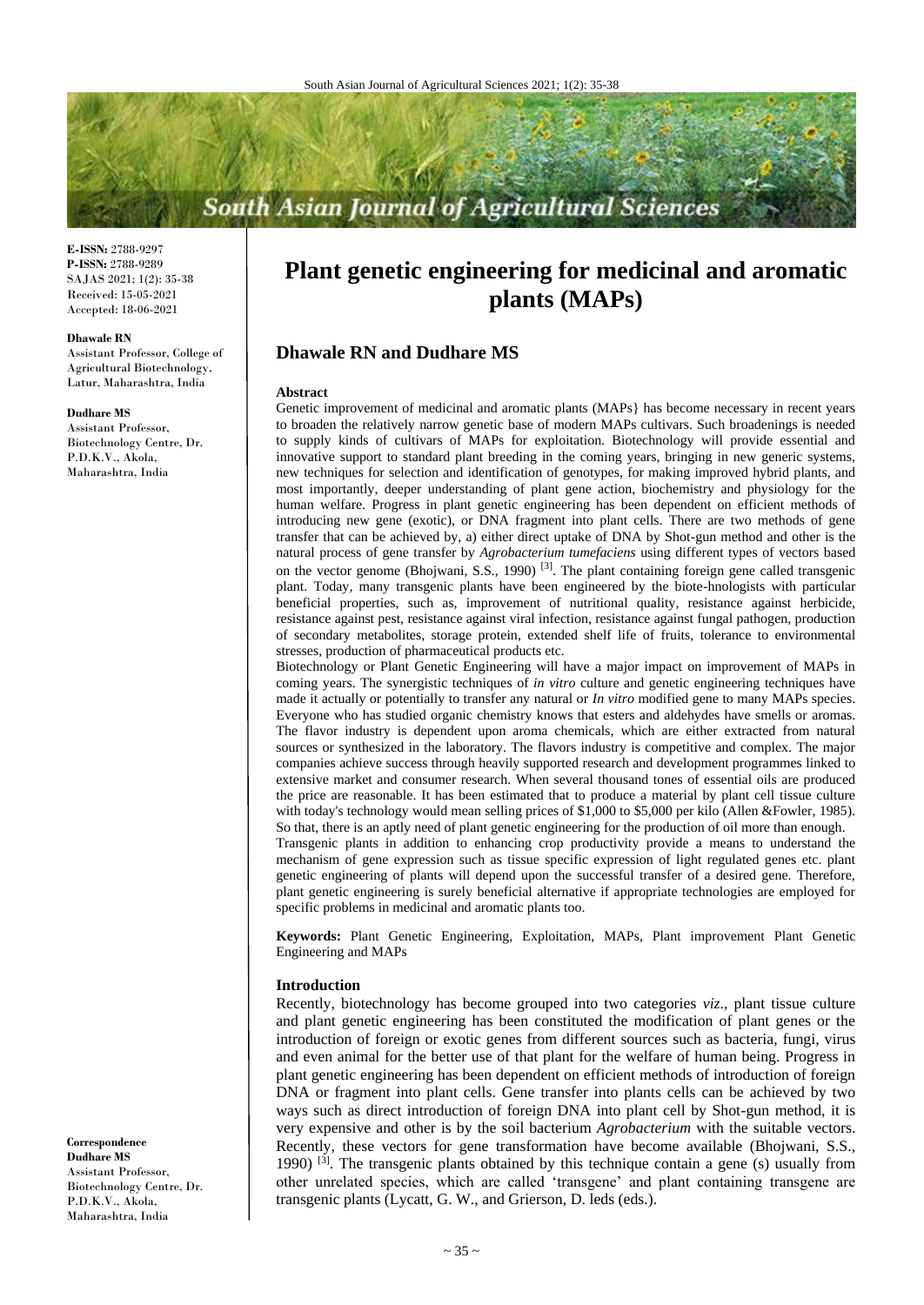This great potential of plant genetic engineering will be helpful for the improvement or enhancement of MAPs for our benefits The following examples shows how genetic engineering can be helped to some of the specific characters / problems of plants.

# **Plant Genetic Engineering for production of medicinal products**

Manipulation of nuclear and plasmid genes which define early maturation, chill resistance, or the production of these materials how focused only in mature woody plants may be amenable to translocation to rapidly growing herbicious species, adapted to marginal growing conditions. Manipulation of cultured plant cell nuclear and plasmid genomes for the growth of improved entire plants may well, therefore, have an immediate as well as long term application. For instance, *Paoaver somniferm* is an annual plant which produces morphine, codeine, and thebaine- but only low levels of codeine, the morphinan alkaloid with the greatest legitimate market, *Paoaver somniferum* is a perennial plant, which produces thebaine as its major alkaloid. The pathway from thebaine to codeine is probably and three step process (Brochmann- Hanssesn, 1985) [6]. The possibility of genetically engineering *P. bracteatum* to produce codeine without the disadvantage of further transformation to morphine is not an unrealistic objective, given that the pathway has been resolved and the task, though hardly trivial is definable.

# **Plant Genetic Engineering for important industrial products**

The plants contain important ingredients such as alkoloids, glycosides. phenols, saponnis, tannins etc. However, many of the plants still remain unevaluated for their medicial and aromatic properties. If the efforts are made in this direction, it is possible that scientists may discover plants which may cure hazardous diseases like AIDS, Cancer, and many heart disorders. The plant genetic engineering has to convert them into highly productive relatively cheap and easy to handle co-reactors is one of the pri- ce aim of many industries. It is believed that less than 10% medicinal plants have been identified and characterized and the potential exist to use genetic engineering that increases yields of their medicinal substances one identified. An anticancer antibody has recently been expressed in rice and wheat seeds.

# **Genetic manipulation of antibiotic production in**  *Streptomyces*

*Streptomyces* species produce the vast majority of antibiotics. Many of the secondary metabolites have important applications in medicine or agriculture. In addition to providing much needed information on the biochemistry and regulation of antibiotic synthesis, gene cloning in *Streptomyces* can be used to effect improve structures. The rational manipulation of antibiotic production will generally require the isolation of antibiotic biosynthetic genes. The approaches that have been used to isolate these genes are described; they often utilize the clustered nature of antibiotic biosynthetic and resistance genes. Using genetic complementation, all of the genes required for the production of actinorhodin, a polypeptide antibiotic made by *Streptomce*s *coeticolor A3* (Aguilar, A. and Hopwood, D.A. 1982)  $[1]$ , were isolated. These genes were used to provide the first example of the production of novel antibiotics by genetic engineering and to affect a considerable increase in actinorhodin production.

## **Plant Genetic Engineering approaches for storage protein**

Proteins are the integral part of the human diet Human nutrition requires a balanced source of protein and the major source of protein to human being are plants. The balance of protein of many plant products is u unsatisfactory. They are either harmful or in less quantity *viz*., lythyrus, soybeans etc. genetic engineering approaches may be carried out in three ways for plants and that will helpful in improvement of medicinal crop plant- 1) expression of desirable and heterologous storage protein 2) increasing a level of a desirable, but little expressed, endogenous protein and 3) suppressing the expression of antinutritional proteins (Joshi, P., Application of plant genetic engineering, 2001). Seed storage proteins, which constitute a major source of protein in the human diet and animal feed suffers from the disadvantages of having a very low levels of essential amino acid. Proteins of pulses are deficient in sulphur containing amino acid cysteine and methionine and cereal grains proteins are deficient in lysine and tryptophan (Brar, *et al*., 1995)  $[5]$ . The transgenic tobacco plants expressed the 2S protein in the seed tobacco plants expressed 2S protein in the seed resulting in a 30% increase in the levels of methionine. These experiments should the feasibility of improving the quality of seed storage proteins. Production of oils and carbohydrate with value addition have also useful in the lemon grass, *Rauwalfia serpentina, Jatropha curcas, chlorophytum borivilium*, *coleus.. vitex negunda* etc. This manipulation increased value of these important plants. Researchers have introduced gene from bacteria into the rice and exhibits an increased production of beta-carotene as a precursor of Vit. A and the seed is yellow in color, and that is 'Golden rice' (Xudongy *et at*, 2000)<sup>[23]</sup>. It is also reported that the variety 'Aalcha' is used for treatment of pimples while 'Baisoor' is used for chronic headache and epilepsy and 'Gathuan', 'Karhani' and 'Kalimooch' respectively for treatment of rheumatism, paralysis, and disease (Siddiq, 2004). To root out to fulfill this need the concept of genetic engineering in herbal plants should be proposed by the Biotechnology.

# **Plant Genetic Engineering approaches for storage oil**

Plants are the major source of storage oil and it is major components of the human diet. Antisense approach of plant Genetic engineering has been used in rapeseed for high stereat production stearoyl-ACP desaturase is an enzyme which catalyzes into oleayl form in an inverted position to the napsin storage promoter gene and introduced into rapeseed. Therefore, the activity of desaturase enzyme is decreases in the plant seed. Due to tissue specific expression of antisense RNA, integrity of membrane lipid in leaf remained unaffected.

# **Plant Genetic Engineering approaches for herbicide resistance**

The development of MAPs that are tolerant to herbicide is an important approach to control weeds. Specificity of the herbicides is the main limitation therefore; herbicide resistance can be conferred to on medicinal and aromatic plants by two ways, either by introduction of gene that allows the plant to detoxify the herbicide or addition of a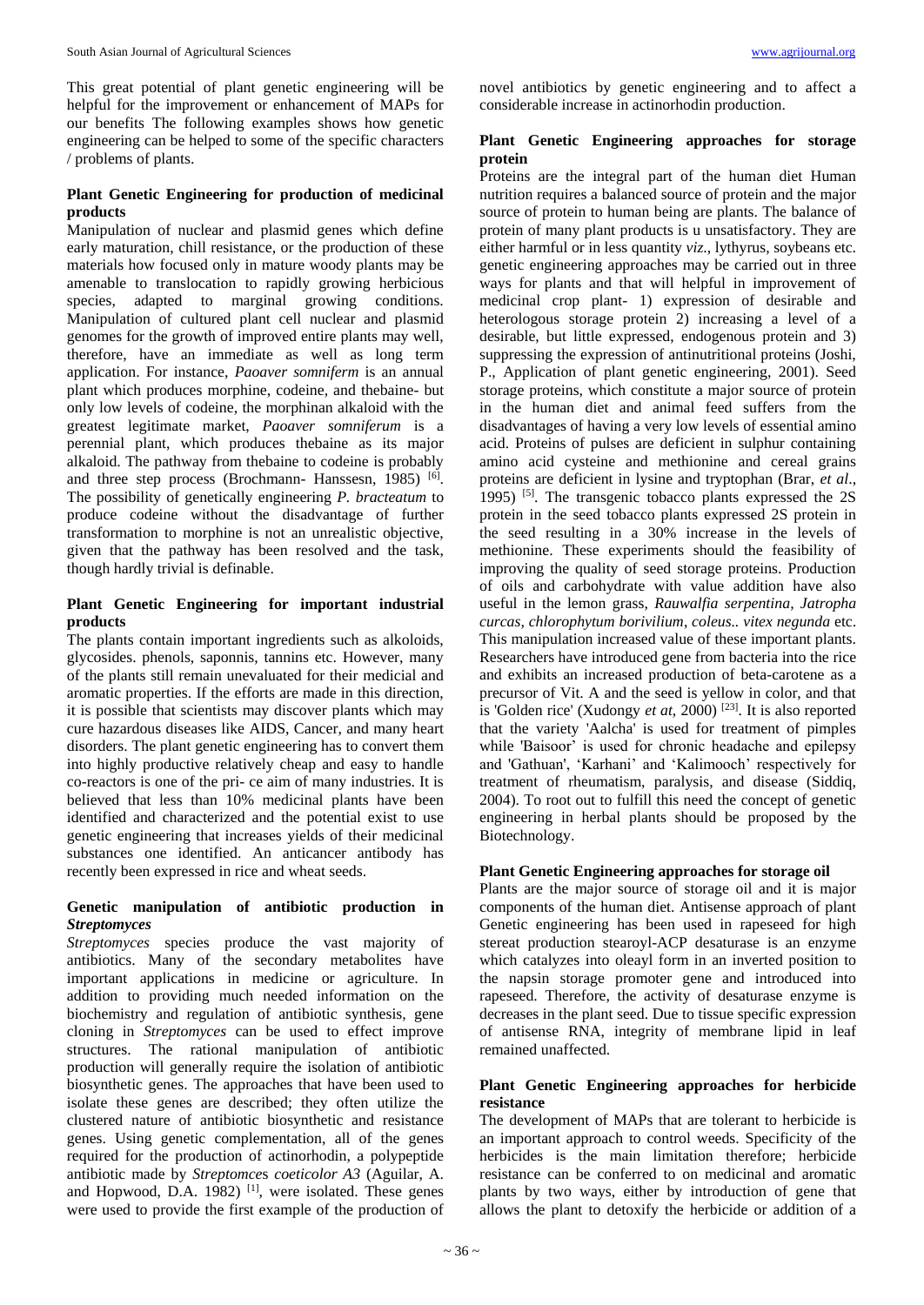gene that makes the target protein either in large amount or in resistant form. Transgenic plants carrying the genes for herbicide tolerance has been producer in tobacco, petunia tomato potato, populus etc transgenic tobacco plants resistant to glyphosate have also been developed by reproducing mutation in ESP synthase and making it insensitive to glyphosate. Plants such as Rape, Soybean, Cotton etc have been engineered and commercialized (Cook, R.J. 2000) [8] .

# **Plant Genetic Engineering approaches for overproduction**

Random cloning of fragment of DNA from the producing organism into itself, or into a strain that makes the same antibiotic, may be used to clone antibiotic biosynthetic genes by assaying for increase in antibiotic production. These are two obvious ways in which this may occur, increased gene dosage may enhance metabolic flow through a pathway, either by affecting particular rate- limiting steps or by increasing the general levels of pathway enzymes, alternatively, the cloning of a regulatory gene may disturb the normal regulation of the pathway and an increase in production. This approach was used to isolate genes involved in the biosynthesis of undecylprodigiosin by cloning DNA from *S.* Co*elicolor* into the closely related strain *S. lividans* using a multi-copy plasmid vector; clones over producing the red-pigmented antibiotic could be readily identified (J. Niemi, *et al.*, personal communication).

### **Plant cell culture and flavor component production**

Plant tissue culture, can help to achieve the flavour components from cell culture. The oils we want don't come from the part of a plant. These oils can come from different parts of the plants and these plants and this presents problems (Table.1) for tissue culture to be successful requires the ability to grow all these types of cell. Perhaps many of the materials are produced in the plant at a central location and transported to a particular site where they are active in response to injury or infection or as an attractant for insects. According to Charwwood and Mustou, (1988) [7] indicated that some synthesis may occur locally *in situ.*  Allan and Fowler  $(1985)$ <sup>[2]</sup> shows an ideal system and the target would be not the where oil, but a specific target

molecule e.g. menthol, carvone or capsaicin. A recirculating system constantly producing the desired material present more problems in keeping the cells alive and extracting the product from the growth media whilst being attractive for production purposes. The harvesting and extraction of cells effectively already. The problems are producing in high yield, removing the product from the cell and coping with the biomass/ effluent, which are shown in Fig.1 and 2. According to Lewis anc Knstian  $(1985)$ <sup>[15]</sup>, that even if we produced 10,000 tonne of peppermint oil by plant tissue culture techniques, the selling price would require the production of 750,000 tonnes per annum, for in excess of the current use for peppermint oil (Table.2) so that, there is an aptly need of plant genetic engineering for the production of oil more than enough.

|  |  |  |  | <b>Table 1:</b> Source of essential oils |  |
|--|--|--|--|------------------------------------------|--|
|--|--|--|--|------------------------------------------|--|

| Source         | <b>Examples</b>                             |  |  |
|----------------|---------------------------------------------|--|--|
| Leaves         | Patchouli, Peppermint, Rosemary, Eucalyptus |  |  |
| Fruits         | Lemon, Anise, Orange                        |  |  |
| Bark           | Cinnamon, Sassafras, Birch                  |  |  |
| Root           | Ginger                                      |  |  |
| <b>Grass</b>   | Citronella                                  |  |  |
| Wood           | Amyns, Cedarwood, Sandalwood                |  |  |
| <b>Berries</b> | Pimenlo                                     |  |  |
| Seed           | Caraway, Corinder, fennel, Cardamon         |  |  |
| Flowers        | Rose Chamonile                              |  |  |
| Twigs          | Clova Bud                                   |  |  |
| Gum            | Myrrh, Frankieense                          |  |  |
| Balsam         | Tolu                                        |  |  |
| Bulb           | Garlic                                      |  |  |

**Table 2:** Major essential oils for the flavor industry

| Oil                | <b>Volume (Tone)</b> | Price $(US $ / kg)$ |
|--------------------|----------------------|---------------------|
| Clove leaf         | 2,000                |                     |
| Citronella         | 5,000                | 11                  |
| Eucalypyus         | 2,500                | 7                   |
| <b>Lemon Grass</b> | 1,000                | 14                  |
| Lemon              | 3,000                | $9 - 20$            |
| Peppermint         | 6,000                | 11                  |
| Spearmint          | 1,500                | 10-20               |
| Orange             | 10,000               |                     |
| Angelica           | N/A                  | 800                 |